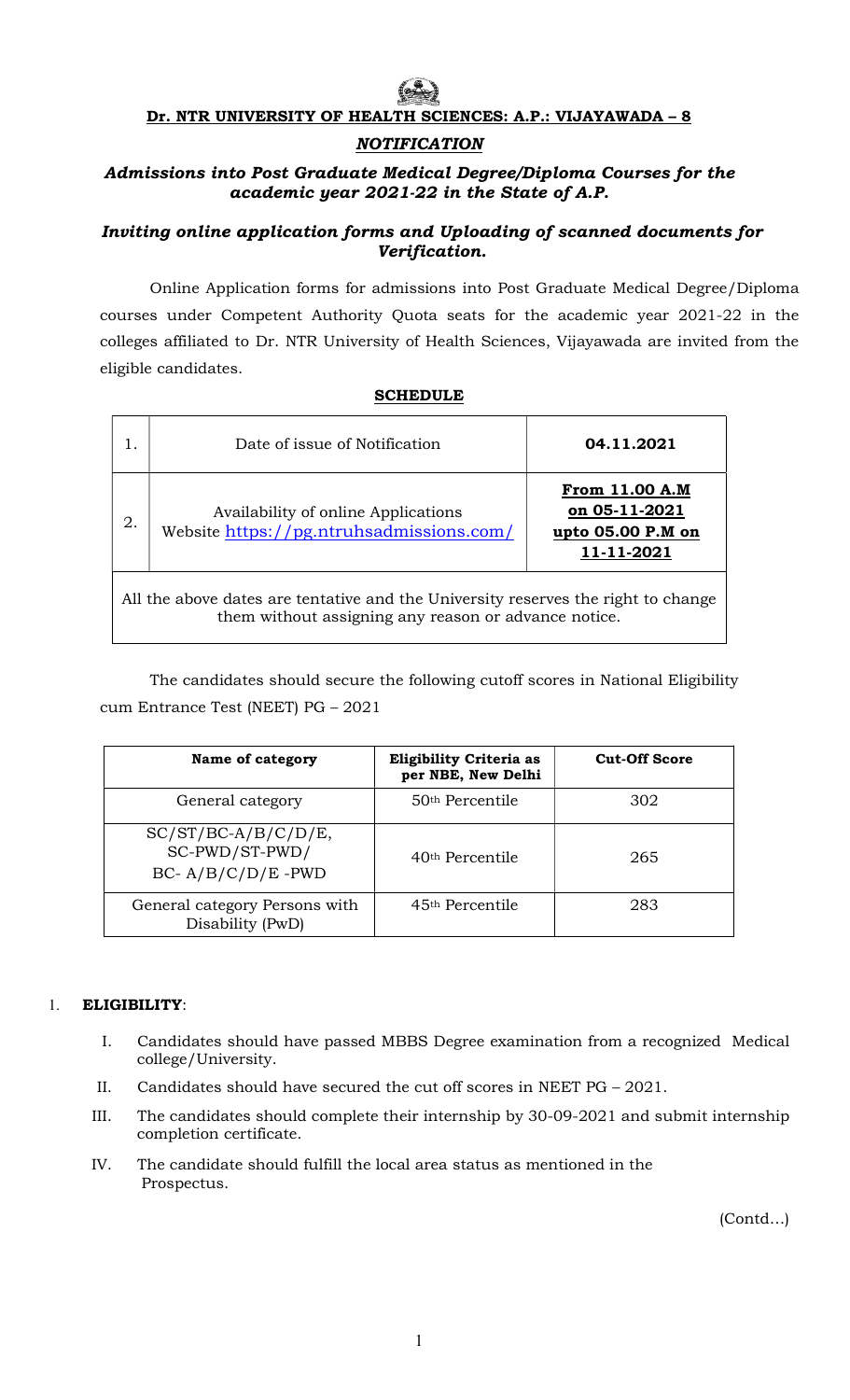## 2. Service Candidates (Medical):

As per G.O Ms.No.29, dt.22-03-2018 of HM & FW (C1) Dept., Government of AP, the service candidates will be given weightage of marks for determining their Merit position in the State merit list as noted below:

## (a) Tribal Area:

- I. Candidate should have completed a minimum 3 years of regular and continuous service in PHCs/ Upgraded PHCs/ CHCs/ Area Hospitals/Sample Survey cum assessment units/ Leprosy temporary hospitalization wards etc in Tribal areas;
- II. Incentive weightage of marks would be calculated  $@$  10 percent marks per year on the marks secured by the qualified candidate in the National Eligibility cum Entrance Test (NEET) PG examination up to a maximum of 30%.

### (b) Rural Area:

- I. Candidate should have completed a minimum 3 years of regular and continuous service in PHCs/ Upgraded PHCs/ CHCs/ Area Hospitals/Sample Survey cum assessment units/ Leprosy temporary hospitalization wards etc in rural areas;
- II. Incentive weightage of marks would be calculated  $(a)$  8 percent marks per year on the marks secured by the qualified candidate in the National Eligibility cum Entrance Test (NEET) PG examination upto a maximum of 24%.

**Note:** service rendered up to 31-03-2021 will be considered for giving above said weightage.

## 3. Application, Registration and Processing Fee:

- 1. OC & BC Candidates ₹.7,080/- (6,000/- + 1,080/- GST 18%) (Registration fee ₹. 3,500/- + 630/- GST 18% & Processing fee ₹.2,500/- + 450/- GST 18%).
- 2. SC & ST Candidates ₹.5,900/- (5,000/- + 900/- GST 18% (Registration fee ₹. 3,000/- + 540/- GST 18% & Processing fee ₹.2,000/- + 360/- GST 18%).

**Verification Fee:** In addition to the above said Registration & Processing fee:

- 1. The candidates who acquired their MBBS Degree outside the AP/TS State shall pay Rs.3,540/- ( i.e., Rs.3,000/- + 540/- GST 18%)
- 2. The candidates who acquired their MBBS Degree in Abroad/Foreign Country shall pay Rs.8,260/- (i.e., Rs.7,000/- + 1,260/- GST 18%)

**Note:-** Fee once paid will not be refunded under any circumstances.

## 4. Procedure of filling online application form and payment of fee through online.:

- a. The fee can be paid through Debit card / Credit card or Net Banking.
- b. The fee paid by the applicants is not refundable under any circumstances.
- c. Read the Notification, Prospectus / Regulations carefully regarding eligibility under local and non-local.
- d. The Registration number which will be sent to the registered mobile after entering the basic details, should be noted for further use. The Registration number should be kept confidential and should not be disclosed to others.
- e. The candidates should fill in all the correct details in the online application form and shall upload all the documents including the certificates which are mandatory.
- f. The following Certificates are required to complete the online application process. The certificates are to be scanned and kept ready to upload. Application fee has to be paid through online.

(Contd…)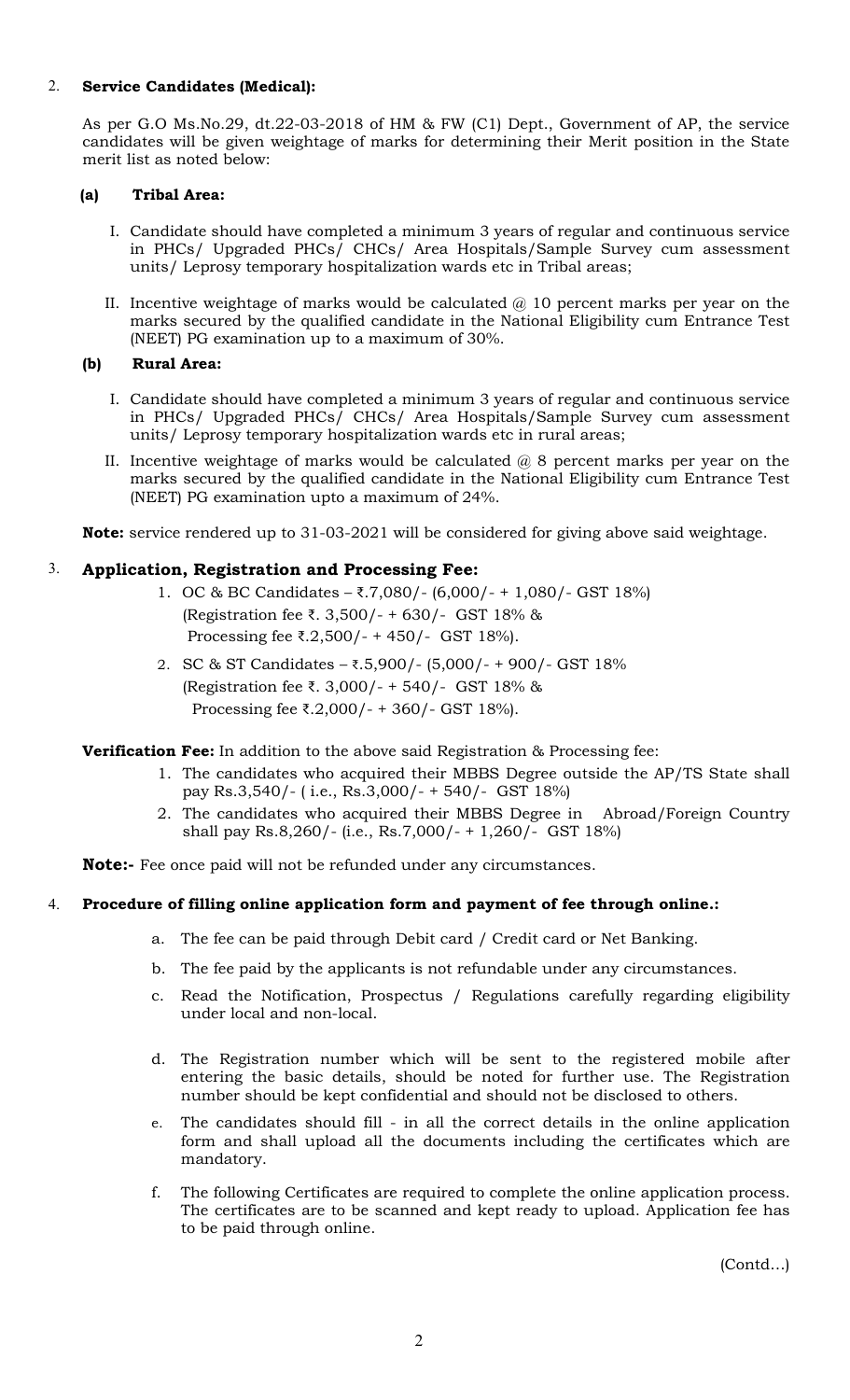# 5. DOCUMENTS TO BE UPLOADED ALONG WITH APPLICATION FORM FOR PG (MEDICAL) COURSES

| S.No.          | <b>Details of Certificates</b>                                                                                                                                |                | Size of       |
|----------------|---------------------------------------------------------------------------------------------------------------------------------------------------------------|----------------|---------------|
|                |                                                                                                                                                               | <b>Type</b>    | File          |
| 1              | NEET PG - 2021 - SCORE CARD. (Mandatory)                                                                                                                      | <b>PDF</b>     | 500 KB        |
| 2              | Date of Birth Certificate (SSC Marks Memo). (Mandatory)                                                                                                       | PDF            | 500 KB        |
| 3              | Provisional or Original MBBS Degree Certificate. (Mandatory)                                                                                                  | PDF            | 500 KB        |
| $\overline{4}$ | MBBS study certificate. (Mandatory)                                                                                                                           | PDF            | 500 KB        |
| 5              | Compulsory Rotatory Internship certificate. (Mandatory)                                                                                                       | PDF            | 500 KB        |
| 6              | Copies of Temporary / Permanent Medical Registration from the<br>respective State Medical Council. (Mandatory)                                                |                | 500 KB        |
| $\overline{7}$ | If the candidate passed MBBS from Siddhartha Medical College,<br>Vijayawada, he / she has to submit study certificates from 6th to<br>Intermediate $/ 10+2$ . |                | 500 KB        |
| 8              | 10 years Residence proof for Non Local candidates claiming<br>unreserved quota seats (who studied MBBS outside AP/TS or other<br>country).                    |                | 500 KB        |
| 9              | Employment certificate of parent (For Non-Local Status)                                                                                                       | PDF            | 500 KB        |
| 10             | Caste Certificate, if applicable                                                                                                                              | <b>PDF</b>     | 500 KB        |
| 11             | Minority Certificate, if applicable                                                                                                                           | PDF            | <b>500 KB</b> |
| 12             | EWS certificate as per Government of AP orders (if applicable)                                                                                                | PDF            | <b>500 KB</b> |
| 13             | Aadhar Card.                                                                                                                                                  | PDF            | 500 KB        |
| 14             | Differently abled certificate issued by the Competent Authority as<br>specified in the Regulations in case of PwD (Person with disability)<br>candidates.     |                | <b>500 KB</b> |
| 15             | Service Certificate in case of In-service candidates as in Annexure-IV A<br>& IV B of Prospectus.                                                             |                | <b>500 KB</b> |
| 16             | Local status Certificate issued by MRO of AP (candidates migrated<br>PDF<br>from Telangana to Andhra Pradesh (If Applicable)                                  |                | 500 KB        |
| 17             | Candidate's Latest passport size Photo (Mandatory)                                                                                                            | Jpg or<br>jpeg | 100 KB        |
| 18             | Specimen Signature of the Candidate (Mandatory)                                                                                                               | Jpg or<br>jpeg | 100 KB        |

## 6. Instructions to the candidates:-

- a. The candidates are advised to download and read the Prospectus of the course and instructions for filling Online Application available in the University Website http://ntruhs.ap.nic.in before filling the online Application.
- b. The process of admissions into PG Medical Degree/Diploma Courses will be in accordance with the Orders issued from time to time by NMC, New Delhi and Govt. of A.P.
- c. Scrutiny of uploaded data will be conducted by the officials of the University and other officials from the concerned Departments. After scrutiny of scanned certificates, provisional merit list will be released and then after final merit list will be released.
- d. Due to Covid-19 and Pandemic conditions, the certificates verification will be conducted basing on the uploaded scanned certificates. No separate notification will be given for verification of Original certificates. The candidates claiming reservation under PwD category are advised to watch the University website for further notifications.
- e. Hence, the candidates should register and upload all the certificates without fail and verify before submission of online application.

(Contd…)